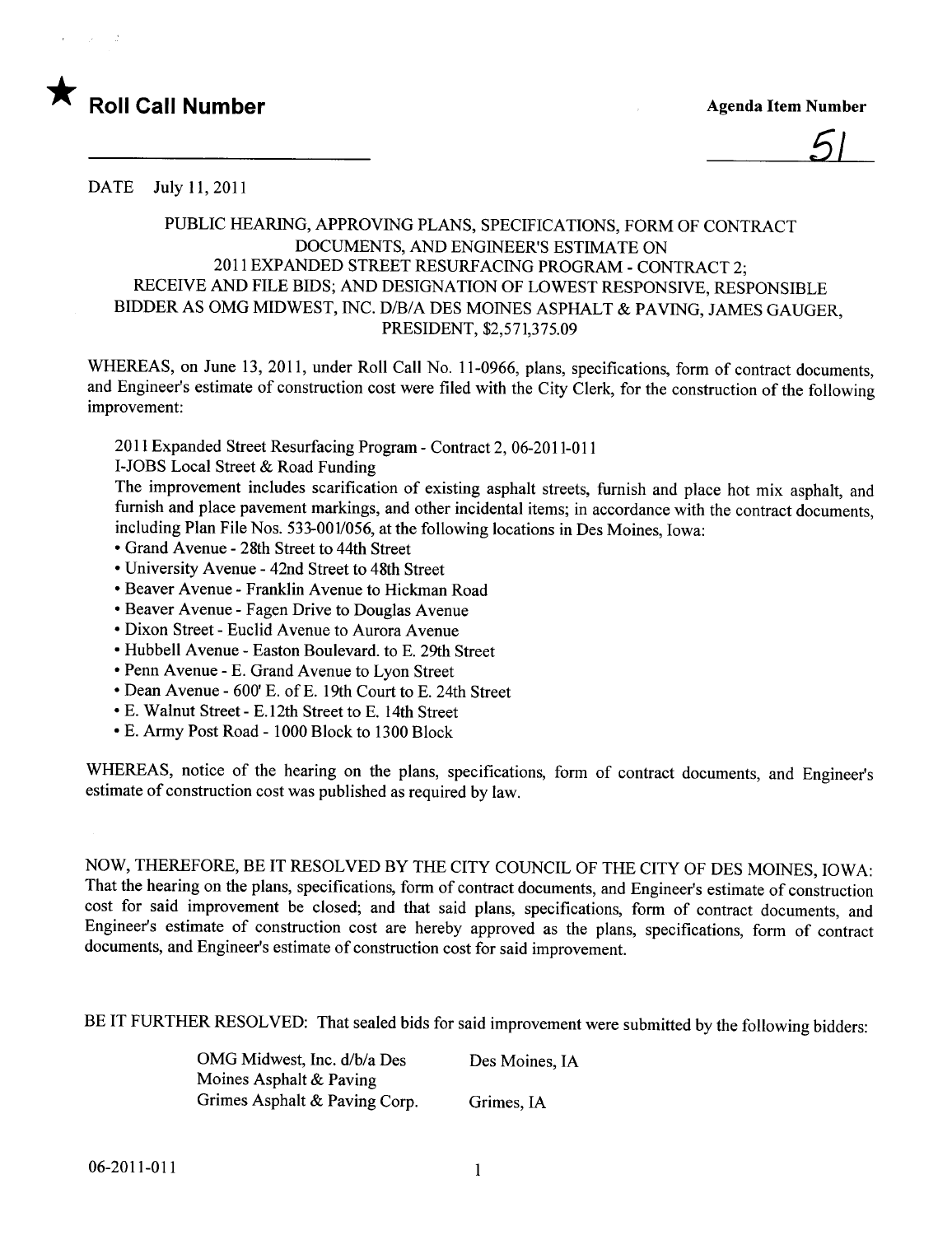



DATE July 11,2011

which were received and opened at a public meeting presided over by the Engineer in the City Council Chambers, 2nd Floor, City Hall, 400 Robert D. Ray Drive, Des Moines, Iowa at 11:00 a.m. on June 28, 2011. Said bids and the attached tabulation of bids for said improvement be and are hereby received and fied.

BE IT FURTHER RESOLVED: That the Des Moines City Engineer, as the Engineer, has determined that the lowest responsive, responsible bid for the construction of said improvement was submitted by OMG Midwest, Inc. d/b/a Des Moines Asphalt & Paving, James Gauger, President, P.O. Box 3365, Des Moines, lA, 50316-0365 in the amount of\$2,571,375.09, and said bid be and the same is hereby accepted.

BE IT FURTHER RESOLVED: That the bid security of the unsuccessful bidders be and is hereby authorized and directed to be returned.

BE IT FURTHER RESOLVED: That the Engineer is hereby directed to secure execution by the lowest responsible, responsive Bidder and its surety of the contract documents in the form heretofore approved by this Council; that the Engineer is directed to thereafter present said contract documents to this Council for approval and authorization to the Mayor to sign; and that no contract shall be deemed to exist between the City of Des Moines and said Bidder until said contract has been executed by the Bidder, and shall have been approved by this Council and executed by the Mayor and attested to by the City Clerk.

(City Council Communication Number  $\frac{1}{-440}$  attached.)

Moved by to adopt.

FORM APPROVED:

Kathleen Vanderpool

FUNDS AVAILABLE

Scott E. Sanders<br>Des Moines Finance Director

Deputy City Attorney Des Moines Finance Director

\* Funding Source: 2011-2012 CIP, Page Street - 40, Special City-wide Street Improvements, STR217, Being:<br>Funding Source: 2011-2012 CIP, Page Street - 40, Special City-wide Street Improvements, STR217, Being: \$1,055,867 in I-JOBS Local Street & Road Funding (Rebuild Iowa Infrastructure Fund per House File 822); \$1,515,508.09 in Gaming Monies from the Agreement with Polk County and The Racing Association of Central Iowa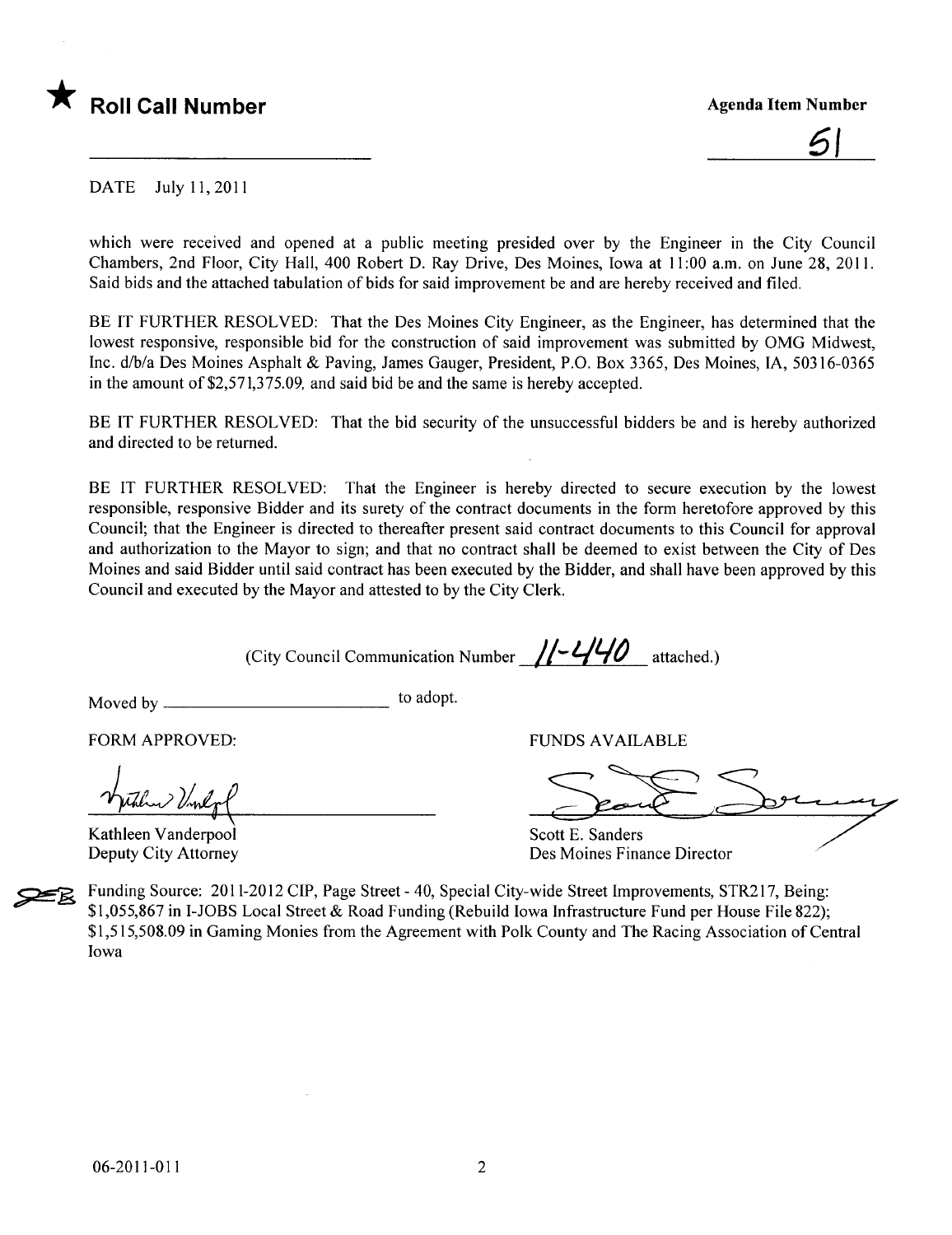



DATE July 11, 2011

| <b>COUNCIL ACTION</b> | <b>YEAS</b> | <b>NAYS</b> | <b>PASS</b> | <b>ABSENT</b>   |
|-----------------------|-------------|-------------|-------------|-----------------|
| <b>COWNIE</b>         |             |             |             |                 |
| <b>COLEMAN</b>        |             |             |             |                 |
| <b>GRIESS</b>         |             |             |             |                 |
| <b>HENSLEY</b>        |             |             |             |                 |
| <b>MAHAFFEY</b>       |             |             |             |                 |
| <b>MEYER</b>          |             |             |             |                 |
| <b>MOORE</b>          |             |             |             |                 |
| <b>TOTAL</b>          |             |             |             |                 |
| <b>MOTION CARRIED</b> |             |             |             | <b>APPROVED</b> |
|                       |             |             |             |                 |
|                       |             |             |             |                 |
|                       |             |             |             |                 |
|                       |             |             |             | Mayor           |

I, Diane Rauh, City Clerk of said City Council, hereby certify that at a meeting of the City Council, held on the above date, among other proceedings the above was adopted.

IN WITNESS WHEREOF, I have hereunto set my hand and affixed my seal the day and year first above written.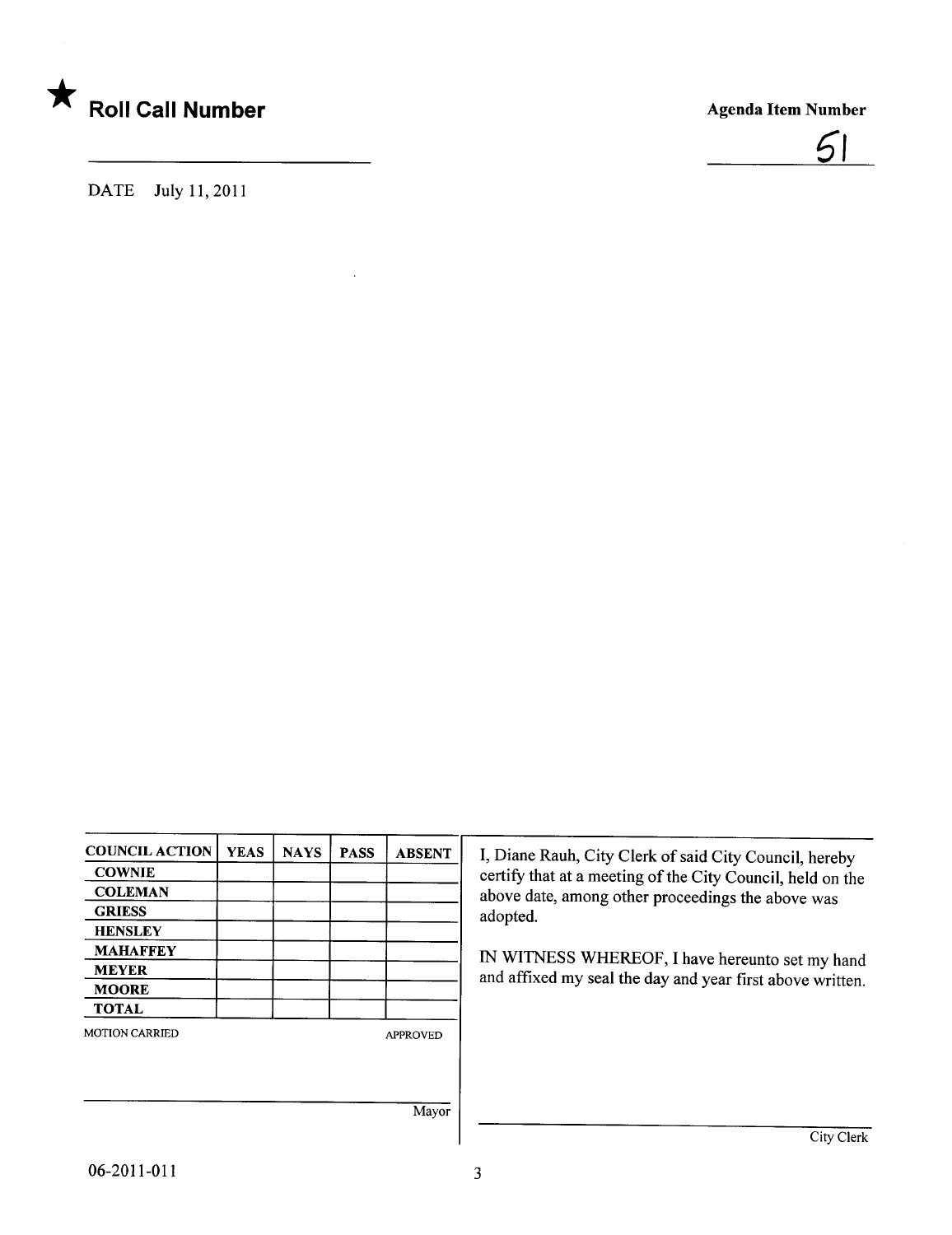